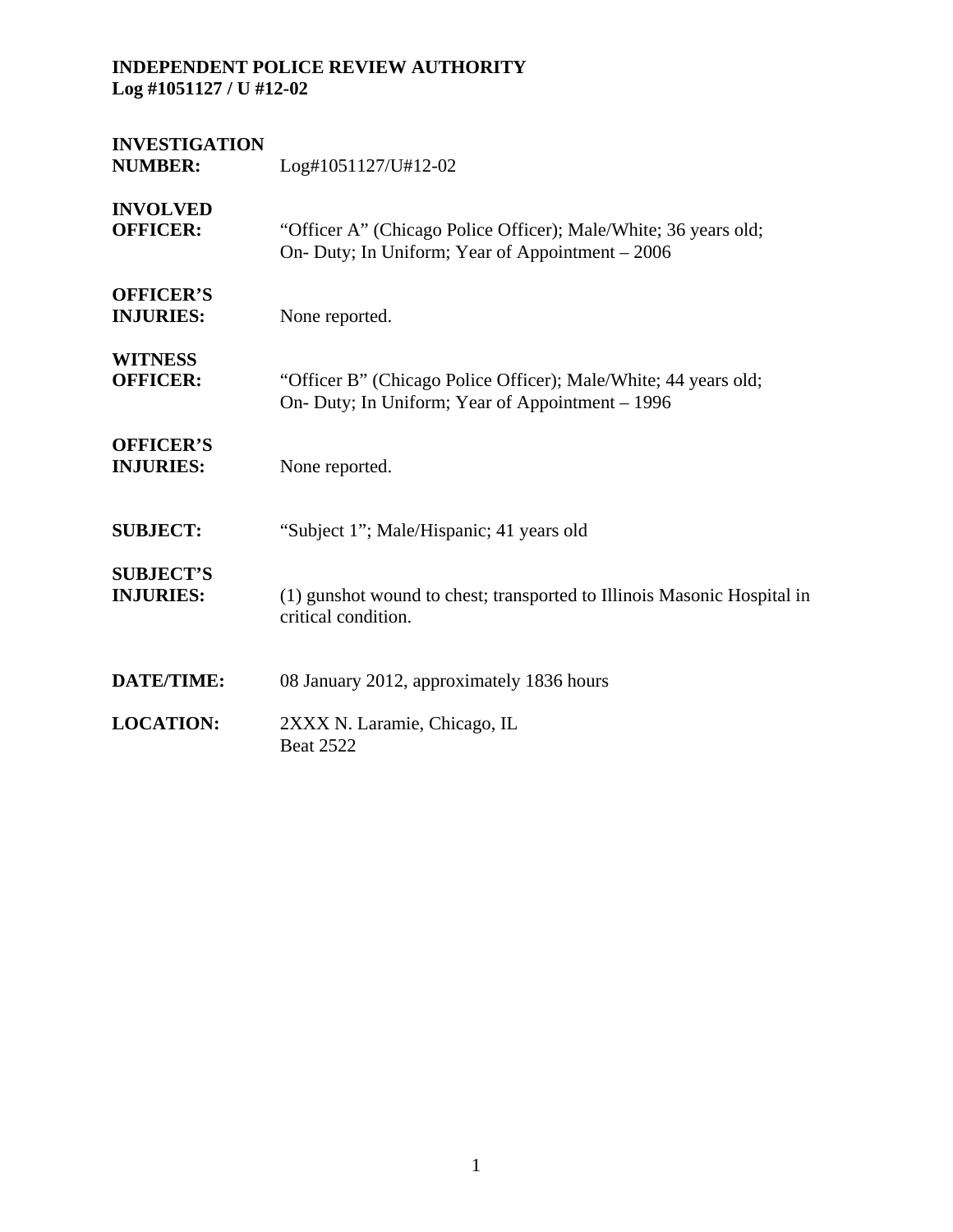# **SUMMARY OF INCIDENT:**

On 08 January 2012, at approximately 1836 hours, Witness 1 called 911 to report that she and her husband, Subject 1, were involved in a domestic incident in their basement apartment at 2XXX N. Laramie. Witness 1 related that Subject 1 was intoxicated and armed with a gun. Witness 1 indicated that she took her children out of the residence and relocated to Fullerton and LeClaire. CPD Sergeant  $A$ ,<sup>[1](#page-1-0)</sup> who was working Beat 2540, arrived at the location to where Witness 1 had fled. CPD Sergeant A spoke with Witness 1 and relayed information over the radio to units that were responding to 2XXX N. Laramie. Officer A and Officer B, working Beat 2542 in uniform, arrived at 2XXX N. Laramie and exited their marked vehicle.

Officer A proceeded east in the south gangway of 2XXX N. Laramie with Officer B following. They observed a light on in the basement apartment. Officer A and Officer B proceeded down the steps to the basement door, knocked on the door and announced their office by stating, "Police, Policia, open the door!" Officer B then exited the stairwell and positioned himself on the south side of the residence near the gangway. The officers heard over the radio that Subject 1 was still present inside and was armed with a .45-caliber handgun. CPD Sergeant A advised over the radio for responding officers to set up a perimeter around the house. Officer A backed up the stairwell and positioned himself on the north side of the top of the stairwell near the wall. Officers A and B observed that the light in the basement apartment went out. A security light mounted to the exterior of the house was on along with a light near the alley.

Officer A observed the basement door open and Subject 1 walked out holding a black steel handgun in his right hand. Officer A yelled, "Police! Drop the gun!" Subject 1 failed to comply with Officer A's verbal direction and walked up the first step and raised the gun towards Officer A. Officer B did not have a good view of Subject 1 when he exited, but Officer B did observe a handgun in Subject 1's hand. Subject 1 failed to drop the handgun as directed and he raised it and pointed it at Officer A, who, in fear for his life, fired his weapon once, striking Subject 1 in the left side. Subject 1 fell face-forward onto the stairs and on top of the firearm he was holding. Officers who were positioned in the front of the residence arrived in the backyard after they heard the gunshot. The officers lifted Subject 1 from the stairway, placed him into custody and secured the firearm. The officers placed Subject 1 on a paved part of the back yard. The officers requested an ambulance, and Subject 1 was transported to Illinois Masonic Hospital in critical condition for a gunshot wound to his left side.

 $\overline{a}$ 

<span id="page-1-0"></span> $1$  CPD Sergeant A has been promoted to Lieutenant since the date of this incident.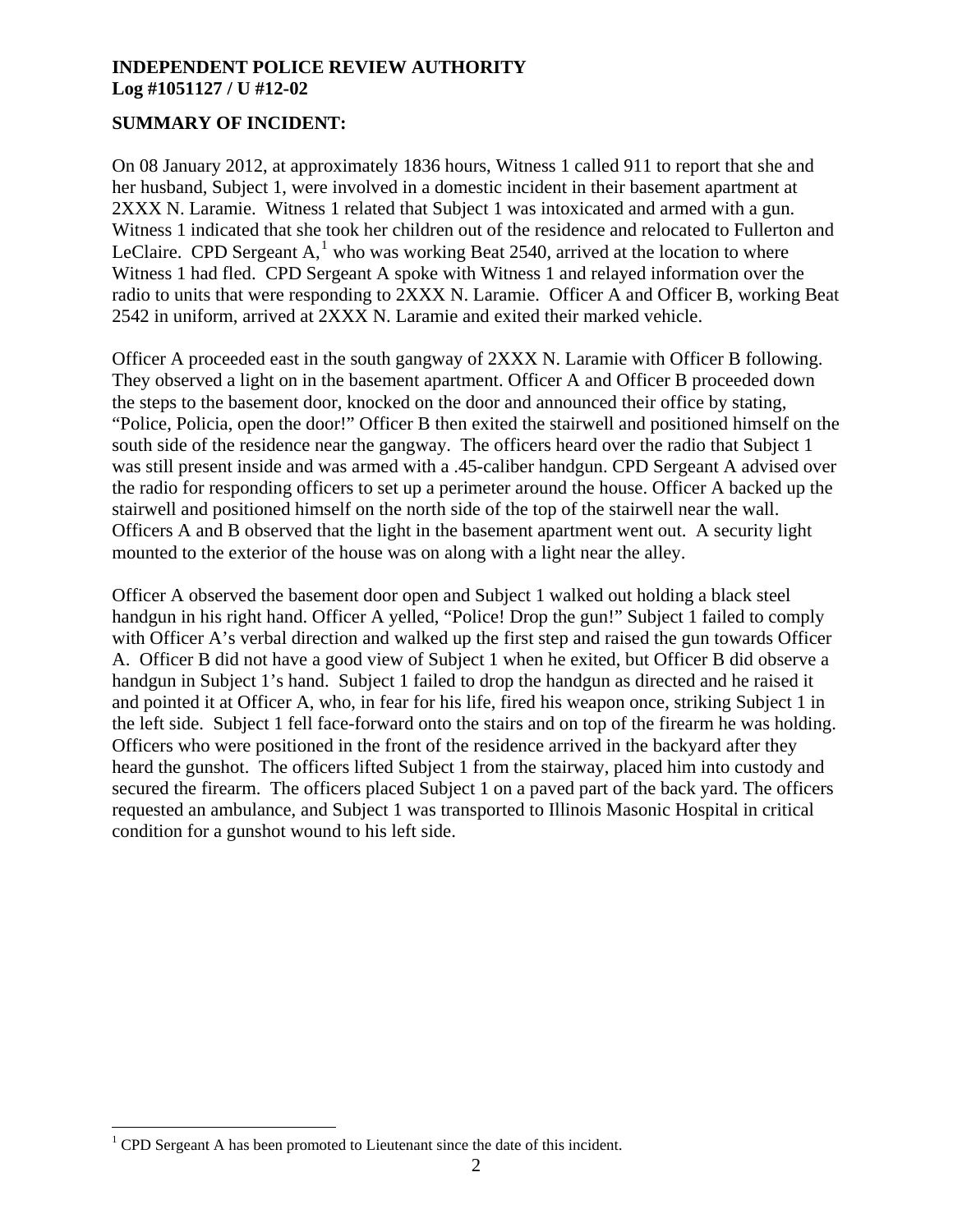# **INVESTIGATION:**

The **General Offense Case Report** and **Arrest Report** documented under **HV110046**  documented that Subject 1 (AKA Different Name) was arrested on 08 January 2012, at the location of 2XXX N. Laramie for Aggravated Assault with a firearm, Aggravated Assault to a Police Officer and Unlawful Use of a Weapon by a Felon. The reports related that Subject 1 was arrested after pointing a handgun at Officer A, after Subject 1 pointed and threatened Witness 1 and (Subject 1's Daughter) with the firearm during a domestic altercation.

A **Tactical Response Report** completed by Officer A, documented that Subject 1 "did not follow verbal direction," was an "imminent threat of battery" and "used force likely to cause death or great bodily harm" when Subject 1 pointed a firearm at Officer A. Officer A responded with "member presence," "verbal commands," and the use of his "firearm." CPD Deputy Chief A, documented that, at the time of this report, Officer A's actions were in compliance with Department policy.

The **Officers Battery Report** for Officer A documented that Officer A was not injured. The report documented that Subject 1 pointed a handgun at Officer A.

The **Chicago Fire Department Ambulance Report** documented that Ambulance 7 responded to the scene and arrived at 1849 hours. CFD personnel located Subject 1 lying on his left side in the backyard of 2XXX N. Laramie. Subject 1 was conscious but refused to answer any questions. Per Chicago Police Officers on the scene, Subject 1 had been shot in his left flank. Subject 1 was transported from the scene to Illinois Masonic Hospital without further incident.

**Medical Records** for Subject 1 from Illinois Masonic Hospital documented that Subject 1 was admitted to the hospital on 08 January 2012 at 2132 hours. The initial treating physician was listed as Doctor A. Subject 1 was admitted for a gun shot wound (GSW) to his left flank. Subject 1 remained hospitalized for an extended period of time. The medical records provide information that detailed the extent of Subject 1's injuries and his course of treatment.

A **Canvass** was conducted on 09 January 2012 by IPRA Investigator A. The canvass failed to identify any witnesses to the incident.

**Crime Scene Processing Report's** documented items inventoried and photographs obtained by the Evidence Technicians at the scene and at Illinois Masonic Hospital.

**Inventory Sheets** documented items that were recovered from Subject 1 and evidence that was recovered on scene. Among the items listed in the inventory sheets were a .45 caliber handgun that was recovered from the stairwell area that was reported to be the firearm Subject 1 pointed at Officer A; a cartridge casing that matched the firearm Officer A was carrying was recovered from the stairwell; currency in the amount of \$311.00 which was recovered from Subject 1's person; a cell phone and a flashlight were recovered from the back yard near where Subject 1 was placed after the shooting; and live cartridges which were recovered from the magazine of Subject 1's .45 caliber handgun.

**Evidence Technician Photographs** documented pictures of the scene where the shooting occurred. The photographs documented a black steel handgun with a brown grip on the ground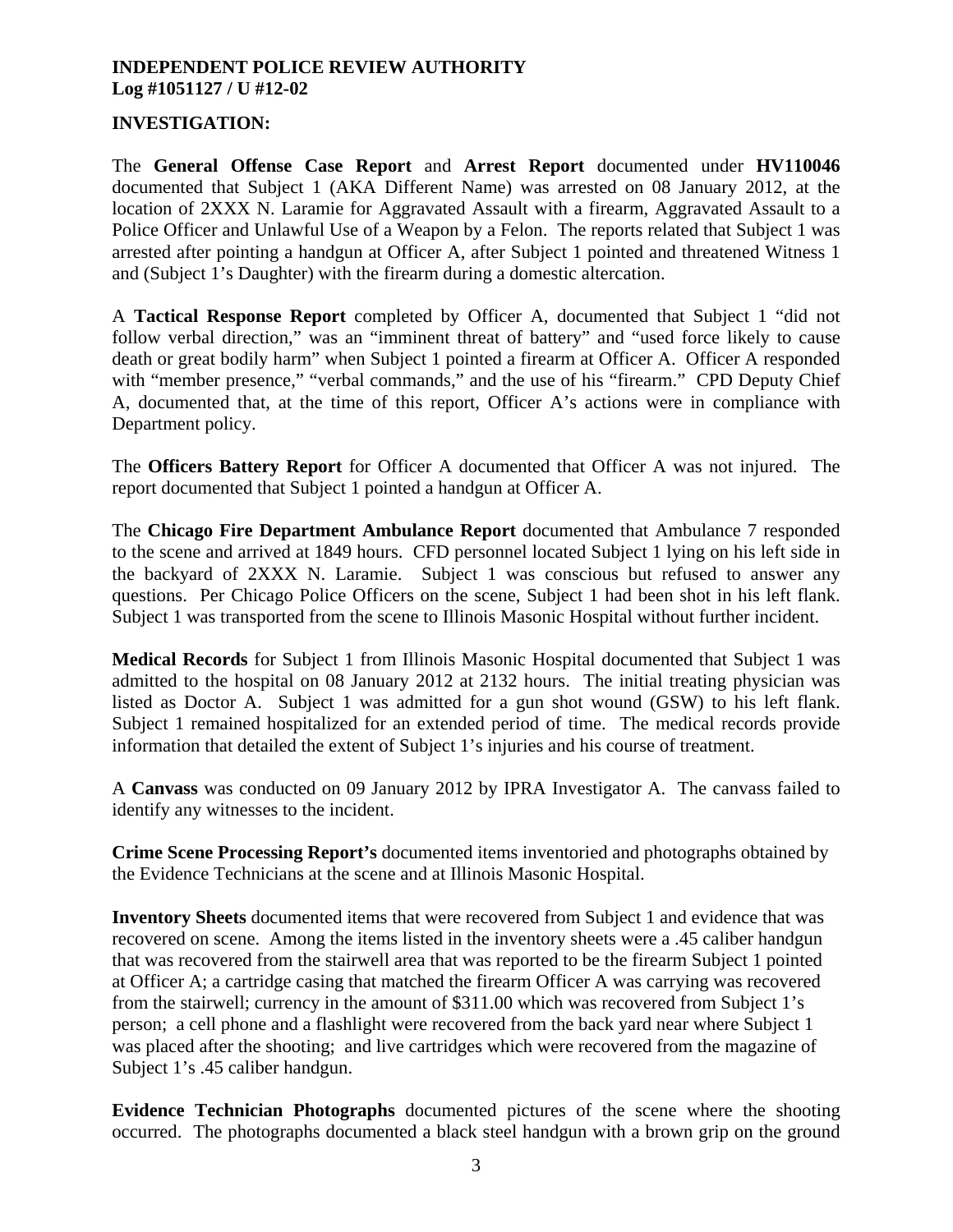near the basement entrance. The handgun's hammer was in the cocked position and a loaded magazine was present in the handgun.

**Illinois State Police Forensic Science Laboratory Reports** documented that Officer A's firearm was tested and found to be in good working condition. It was determined that the bullet fired at the scene of the incident was fired from Officer A's firearm.

There was no **In-Car Video** obtained relevant to this investigation.

A search of **Police Observation Devices (PODS)** in the area of the incident was met with negative results.

The related **OEMC Event Queries** documented that, on 08 January 2012, at approximately 1836 hours, 911 received a "person with a gun" call at the location of 2XXX N. Laramie Avenue from Witness 1. Officer B provided a description of Subject 1 and instructions for the officers on where to enter the residence. Officer B related to the dispatcher that Subject 1 was waving a black gun around. Officer B gathered her children and relocated away from the residence in her vehicle to the intersection of LeClaire and Fullerton Avenues. Officer B stopped her vehicle on the side of the road and called 911.

Numerous 025<sup>th</sup> District Police Units responded to the scene. At 1842 hours, Beat 2542 reported shots fired by the police and that the offender was down. It was reported that the offender was shot in the left breast. The Event Query documented that Officer A, was the officer who discharged his firearm. The offender was transported to Illinois Masonic Hospital by Ambulance #7. Units secured the scene and transported witnesses to the Detective Division. The Event Query documented that notifications were made and that Detectives arrived on-scene at 1856 hours.

A transcript and transmission of the **OEMC 911 Call** (Event #1200812746) placed by Witness 1 documented that her husband, Subject 1 "pulled" a black gun on her and her children. Witness 1 related that she and her kids were able to flee the residence and that Subject 1 still had the firearm at the residence when they fled. Witness 1 related that Subject 1 appeared intoxicated and had never threatened her with a firearm in the past. The call was ended when a police unit arrived at the location to where Witness 1 and her children had fled to.

The **Detectives Supplementary Report** documented that Subject 1 was charged with Aggravated Assault to a Police Officer and Aggravated Assault with a Firearm for an incident that occurred on 08 January 2012, at approximately 1841 hours, at the location of 2XXX N. Laramie Avenue, Chicago, IL 60639. The victims were listed as Officer A, (Subject 1's daughter) and Witness  $\tilde{1}$  (Subject 1's wife). The report documented that Subject 1 was a convicted felon and had been charged with 10 felonies and 13 misdemeanors in the past, with 4 convictions. The Report documented that Subject 1 was armed with a black, KBI, .45 Caliber, Semi Automatic Handgun at the time of the incident.

The Detective Supplementary Report documented that Subject 1 pointed a loaded handgun in the direction of Chicago Police Officer A following a domestic disturbance in an attempt to defeat arrest. The report listed the evidence gathered from the scene and the evidence photographs taken. Area North Detectives investigated the incident and conducted a canvass of the area.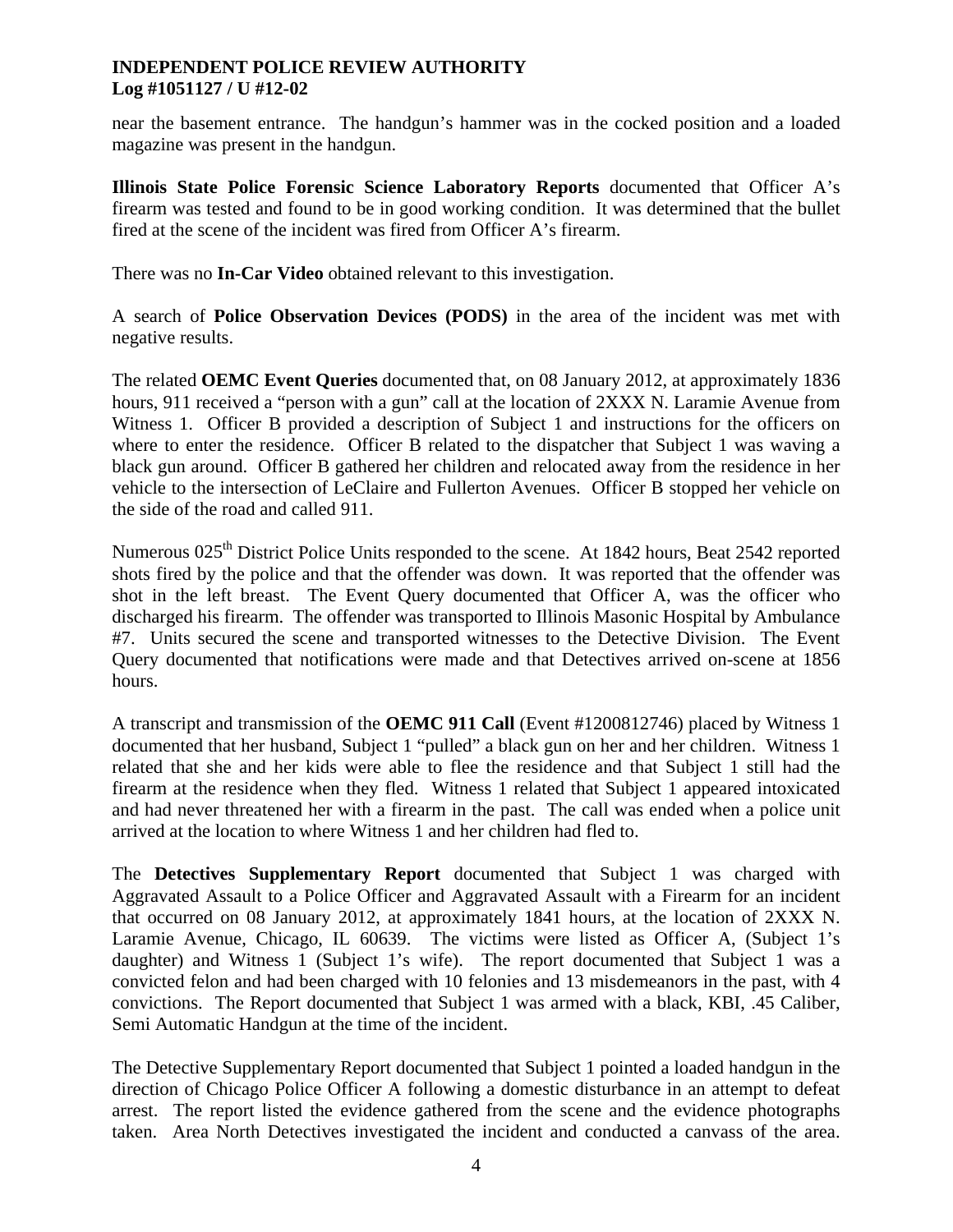Area North Detectives did not discover any relevant witnesses to the shooting during their canvass. The narrative of the Detective Supplementary Report related in essence the same information provided in the summary of incident.

A letter written to IPRA from **Subject 1** documented that on, 08 January 2012, between the hours of 6:00-7:00 p.m., at the address of 2XXX N. Laramie, Officer A or Officer B shot him. Subject 1 related that he awoke at Illinois Masonic Hospital after surgery. Subject 1 wrote that CPD Detective 1, told the Grand Jury that Officer A and Officer B were responding to a call for a man with a gun. Subject 1 indicated that his wife called 911 for a domestic even though she was not home. Subject 1 related in the letter that CPD Detective 1 stated that Subject 1 pointed a gun at the officers. Subject 1 believes that CPD Detective 1 stated that to "cover up" for the officers involved. Subject 1 related that the angle he was shot at did not coincide with what was claimed by the officers and that the officers used excessive force. Subject 1 indicated that the officers took approximately \$300.00 from him and failed to return it<sup>[2](#page-4-0)</sup>.

In an audio recorded statement to IPRA, Witness 1 related that on the date of the incident she was shopping at Target when she received a telephone call from her oldest daughter, (Subject 1's Eldest Daughter). (Subject 1's Eldest Daughter) related to her Mother, Witness 1 that her father, Subject 1, had a gun and was "clicking" it. Witness 1 left Target and drove home. Witness 1 gathered her three children and entered the kitchen to put away the groceries. Witness 1 related that her husband, Subject 1, entered the kitchen from the living room with a gun in his hand. Witness 1 indicated that her youngest daughter, (Subject 1's Youngest Daughter), ran and hid in the bathroom. Witness 1 observed Subject 1 place the gun in his waistband and walk back towards the living room. Witness 1 instructed (Subject 1's Eldest Daughter) to gather the children and related that they were going to exit the residence. Witness 1 related that Subject 1 confronted her and (Subject 1's Youngest Daughter) outside and attempted to get Witness 1 to leave without (Subject 1's Youngest Daughter). Witness 1 refused to leave without her daughter. Witness 1 continuously attempted to calm Subject 1 down.

Witness 1 related that Subject 1 re-entered the residence and she was able to escape from the area with her children. Witness 1 drove to LeClaire and Fullerton Avenues and called 911. Witness 1 related to the 911 operator that her husband, Subject 1, had a gun and was in the basement apartment. Witness 1 stated that Subject 1 had consumed a bottle of Chivas Whiskey. Witness 1 indicated that a police officer arrived at her location and placed her inside his vehicle. Witness 1 stated that the police officer drove back towards her residence and she heard over the police radio that there were "shots" and to send an ambulance. Witness 1 stated that the police officer made her stay at his vehicle and she didn't observe the shooting. Witness 1 related that her children all remained at LeClaire and Fullerton and were there when the shooting occurred. Witness 1 indicated that Subject 1's actions were out of character. Witness 1 stated that the two of them had domestic issues in the past and that Subject 1 has hit her, but she had never seen Subject 1 with a gun prior to this incident.

In an audio recorded statement to IPRA, **Witness Officer B,** related that on the date of the incident, he was working in full uniform in Beat 2542, with his partner, Officer A. Officer B stated that he and his partner monitored a radio call over Zone 12 for a man with a gun call, domestic related at 2XXX N. Laramie. Officer B related that they arrived on-scene and parked

<span id="page-4-0"></span><sup>&</sup>lt;sup>2</sup> The allegations made by Subject 1 in his letter to IPRA are addressed in the conclusion section of this report.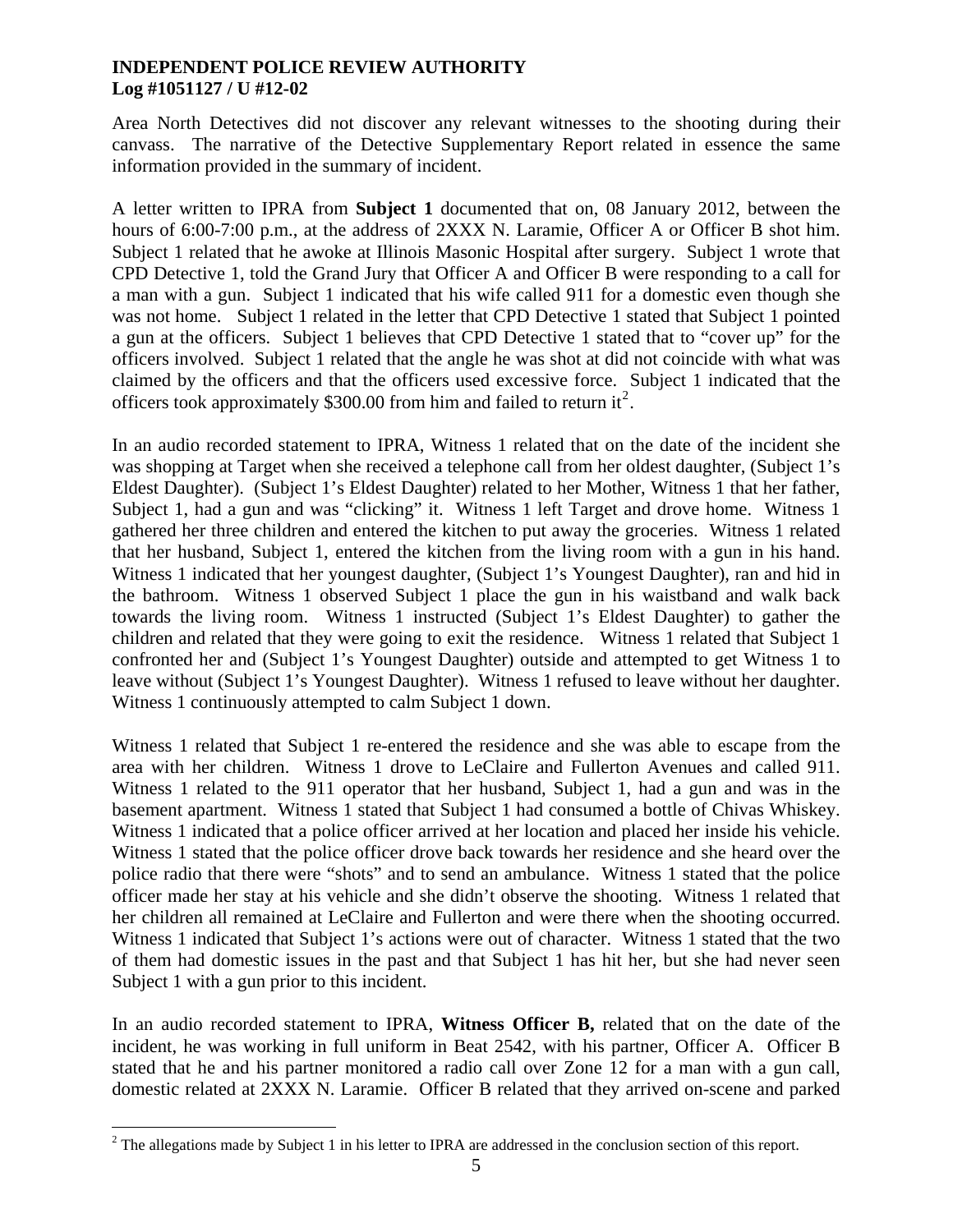their squad car along the street in front of the residence. Officer B recalled hearing over the radio to proceed to the rear of the residence and to the basement. Officer B indicated that he and Officer A proceeded down the gangway to the rear of the residence. Officer B stated that he and Officer A knocked on the basement door and announced their office. Officer B related that they were receiving updates over the radio and that the subject, now known to be Subject 1 was still inside and that he was armed with a gun. Officer B indicated that they received no response from anyone at the back door. Officer B took a position near the gangway where he could observe his partner and the side of the residence. Officer B indicted that Officer A obtained a position near the wall of the staircase leading down to the basement doorway. Officer B observed Officer C and Officer D start to proceed down the gangway. Officer B instructed the two officers to return to the front and cover the front of the residence.

Moments later, Officer B observed the basement door open and then heard Officer A yell, "Put the gun down, put the gun down, Police drop the gun!" Officer B observed Subject 1 approach the stairway with a gun in his right hand. Officer B stated that as he began to move towards Officer A, Officer A fired one round and Officer B observed Subject 1 fall on the stairway. Officer B holstered his firearm and observed Officer C and Officer D arrive in the backyard. Officer B stated that Subject 1 had fallen on top of the firearm he was holding. Officer B related that they all grabbed Subject 1 and secured the area. Officer B stated that Officer A and Officer C handcuffed Subject 1 and pulled him up the stairs into the backyard. Officer B related that he called for an ambulance over the radio.

Officer B did not observe any witnesses in the area that observed what occurred. Officer B related that he did not fire his weapon due to Officer A's location and the fact Officer A stopped the threat prior to him being able to discharge his firearm. Officer B did not believe he had contact with Subject 1 prior to this incident.

In an audio recorded statement to IPRA, **Involved Officer A,** related that, on the date of the incident, he was working in full uniform, in Beat 2542, with his partner, Officer B, from 1730- 0230 hours. Officer A indicated that he and Officer B monitored a radio call over Zone 12 for a domestic battery/man with a gun. Officer A stated that he and Officer B drove towards the call and then arrived on-scene. Officer A exited the vehicle along with Officer B and learned over the radio that the offender was in the basement apartment at the rear of the building.

Officer A and Officer B proceeded east through the gangway to the rear of the residence. Officer A stated that he arrived at the back basement door, knocked and announced his office in English and Spanish and received no response. Officer A indicated that they observed a light on inside the apartment but observed no movement. Officer A heard over the radio that the 911 caller related that the subject did have a gun and was still present inside the apartment. Officer A related that he took cover near a wall along the stairwell and Officer B had moved towards the gangway to see if he could observe anything happening inside through the window.

Officer A stated that he then observed the basement door open and a subject, now known to be Subject 1, walk out with a black semi-automatic handgun in his right hand. Officer A indicated that the lighting in the area illuminated Subject 1 as he exited the apartment. Officer A related that he gave Subject 1 numerous verbal directions to drop the weapon; however, Subject 1 refused to comply with the directions. Officer A indicated that Subject 1 raised his firearm in his direction. Officer A instructed Subject 1 to drop the weapon and then discharged his firearm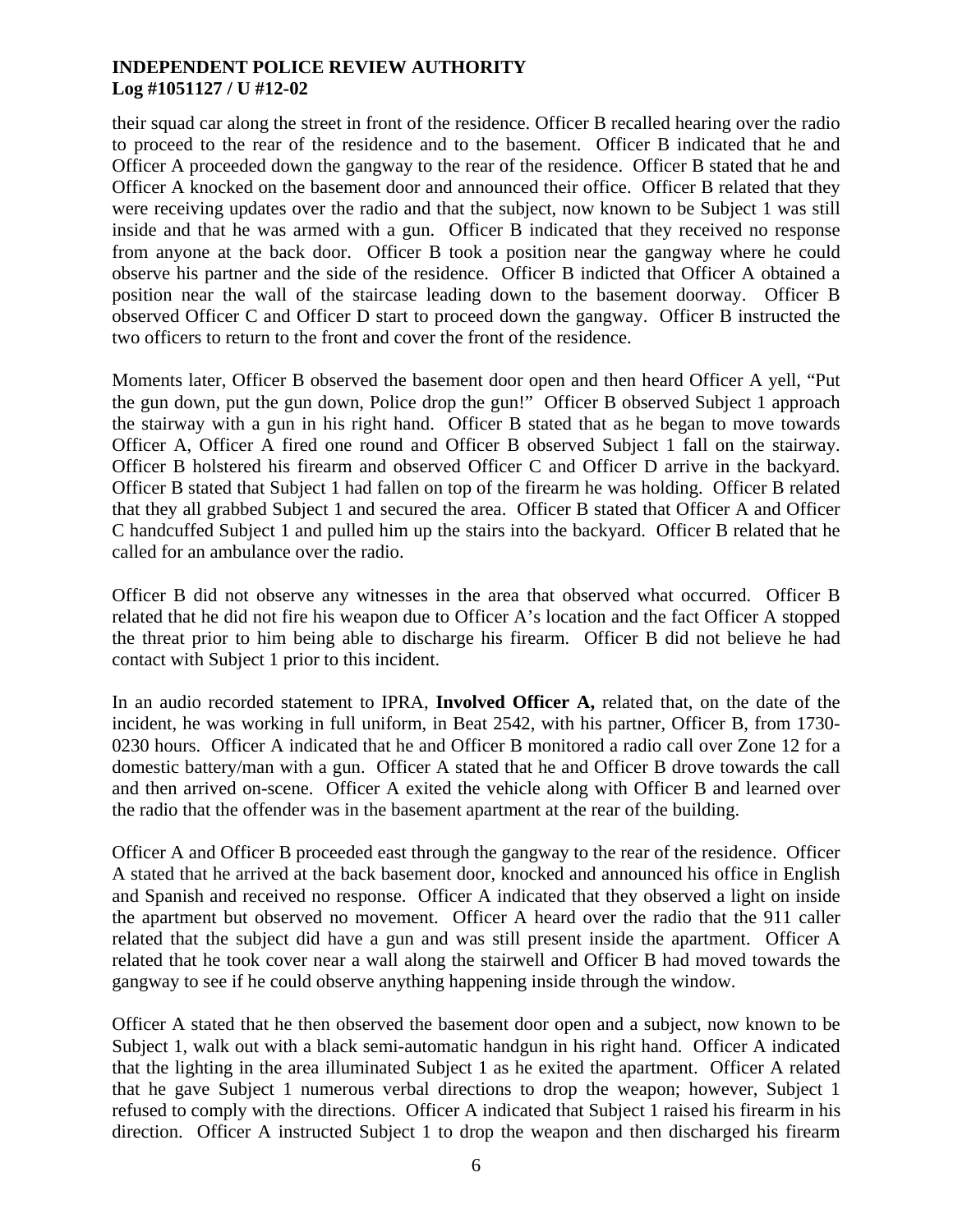once in the direction of Subject 1 after he failed to comply. Officer A stated that Subject 1 was shot in the left side and fell to the ground. Officer A related that Officer C and Officer D came from the front of the residence to his location. Officer A and Officer C dragged Subject 1 up the stairwell and onto the cement in the backyard. Officer A indicated that Officers C and D were in the front of the residence at the time of the shooting and did not observe what transpired. Officer A stated that Officer B called over the radio for an ambulance and Officer D secured Subject 1's firearm. Officer A related that an ambulance arrived approximately five minutes later and transported Subject 1 to the hospital. Officer A did not recall ever being at the residence or having contact with Subject 1 prior to this incident.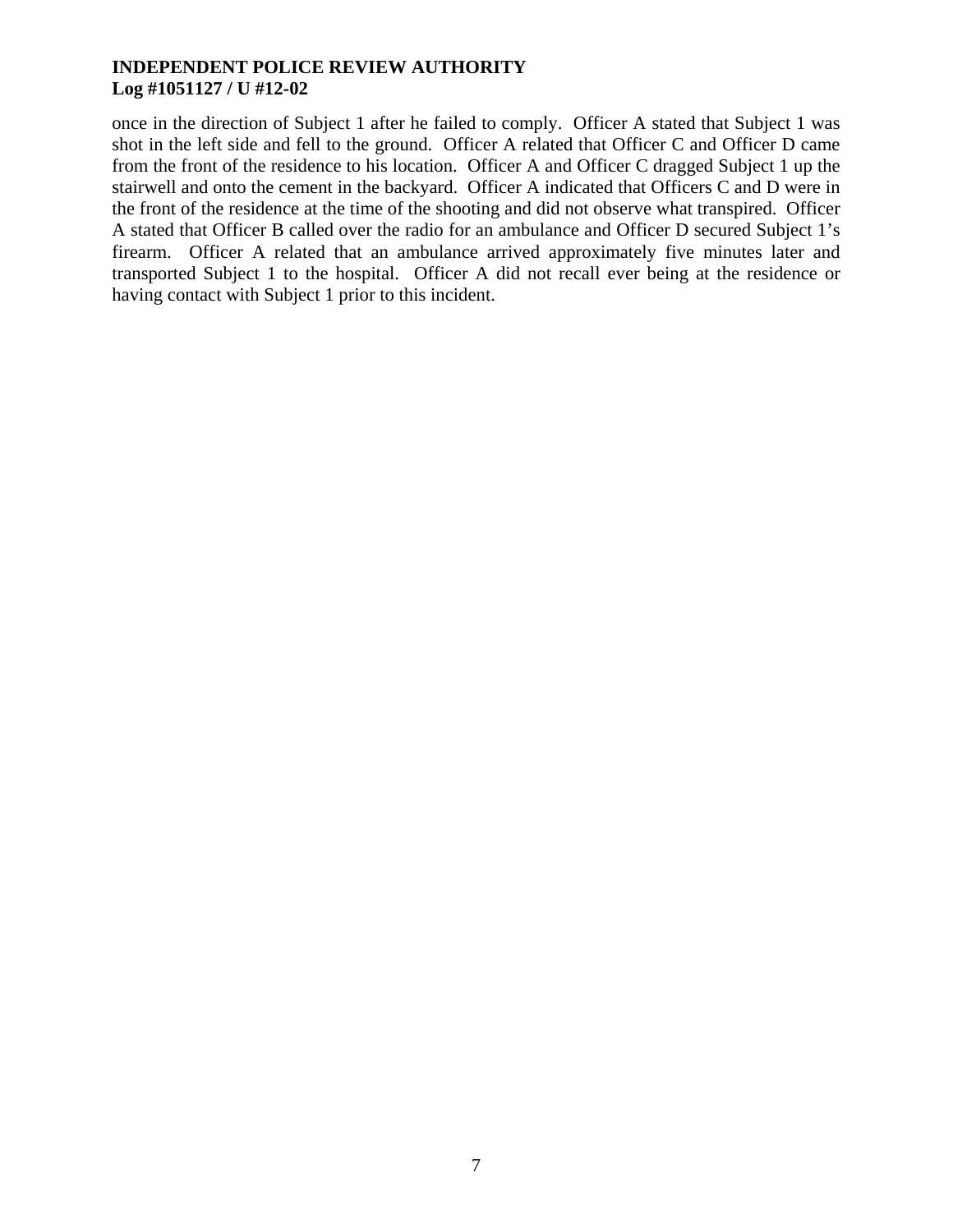# **CONCLUSION AND FINDING:**

This investigation found that the use of deadly force by the involved Chicago Police Officers was **Justified** and in compliance with Chicago Police Department policy and Illinois State statutes. According to the Chicago Police Department's General Order 02-08-03, III:

- A. "a sworn member is justified in using force likely to cause death or great bodily harm only when he or she reasonably believes that such force is necessary:
	- 1. to prevent death or great bodily harm to the sworn member or to another person, or:
	- 2. to prevent an arrest from being defeated by resistance or escape and the sworn member reasonably believes that the person to be arrested:
		- a. has committed or has attempted to commit a forcible felony which involves the infliction, threatened infliction, or threatened use of physical force likely to cause death or great bodily harm or;
		- b. is attempting to escape by use of a deadly weapon or;
		- c. otherwise indicates that he or she will endanger human life or inflict great bodily harm unless arrested without delay."

Subject 1 was intoxicated and involved in a domestic incident with his wife and children. Subject 1's wife and children fled the residence and called 911 and reported that Subject 1 had a firearm and threatened his family with it. When officers arrived on-scene, Subject 1 refused to come to the door and comply with Officer A and Officer B.

Subject 1 eventually opened the rear basement door and exited with a black steel semi-automatic handgun in his right hand. Officer A gave Subject 1 several verbal commands to drop the firearm. Subject 1 continued towards Officer A with the firearm in his hand. Subject 1 then raised the firearm towards Officer A. In fear for his life, Officer A discharged his firearm one time, striking Subject 1 in the left side. Subject 1 was placed into custody and provided medical treatment. A black steel .45 caliber semi-automatic handgun was recovered near the back door.

Subject 1 related in a letter to IPRA that officers responded to his residence for a "domestic" and not for a man with a gun call. OEMC Event Queries related that officers did have information prior to arriving that Subject 1 was armed with a firearm. Subject 1 indicated that he believed officers used excessive force during the incident; however a black steel semi-automatic handgun was recovered from the location where Subject 1 was shot. The firearm was the same firearm described by Subject 1's wife. Further, Subject 1 accused officers of taking approximately \$300.00 from his person and not returning it. Inventory #12509694 documented that \$311.00 was recovered from Subject 1 and that the currency was available to be returned to its owner upon request. Subject 1's allegations are unfounded and will not be addressed in this investigation.